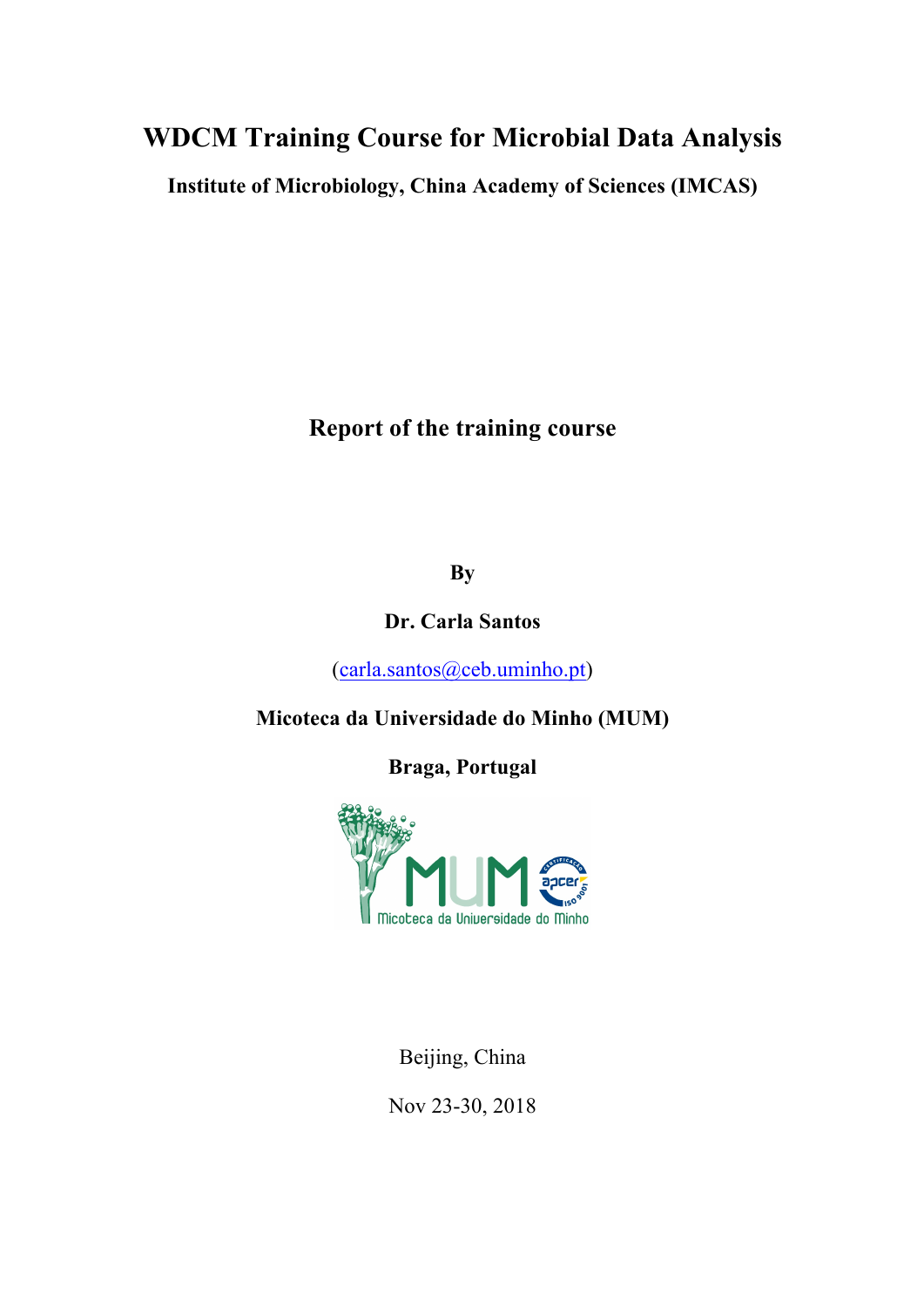#### **Personal introduction**

My name Carla Santos and I work as a researcher in the Biological Engineering Center (CEB), University of Minho, Braga, Portugal; and for the Micoteca da Universidade do Minho (MUM). I am a professional, highly motivated and interested Biologist with a strong desire for Molecular Biology applications. I have extensive experience in DNA analysis, including the development and optimization of new assays using several techniques such as fragment analysis, SNP analysis by single base extension and massively parallel sequencing. My main research line is the molecular identification of filamentous fungal strains isolated from diverse substrates and of different geographical regions.

#### **Name of the culture collection**

*Micoteca da Universidade do Minho (MUM), Braga, Portugal*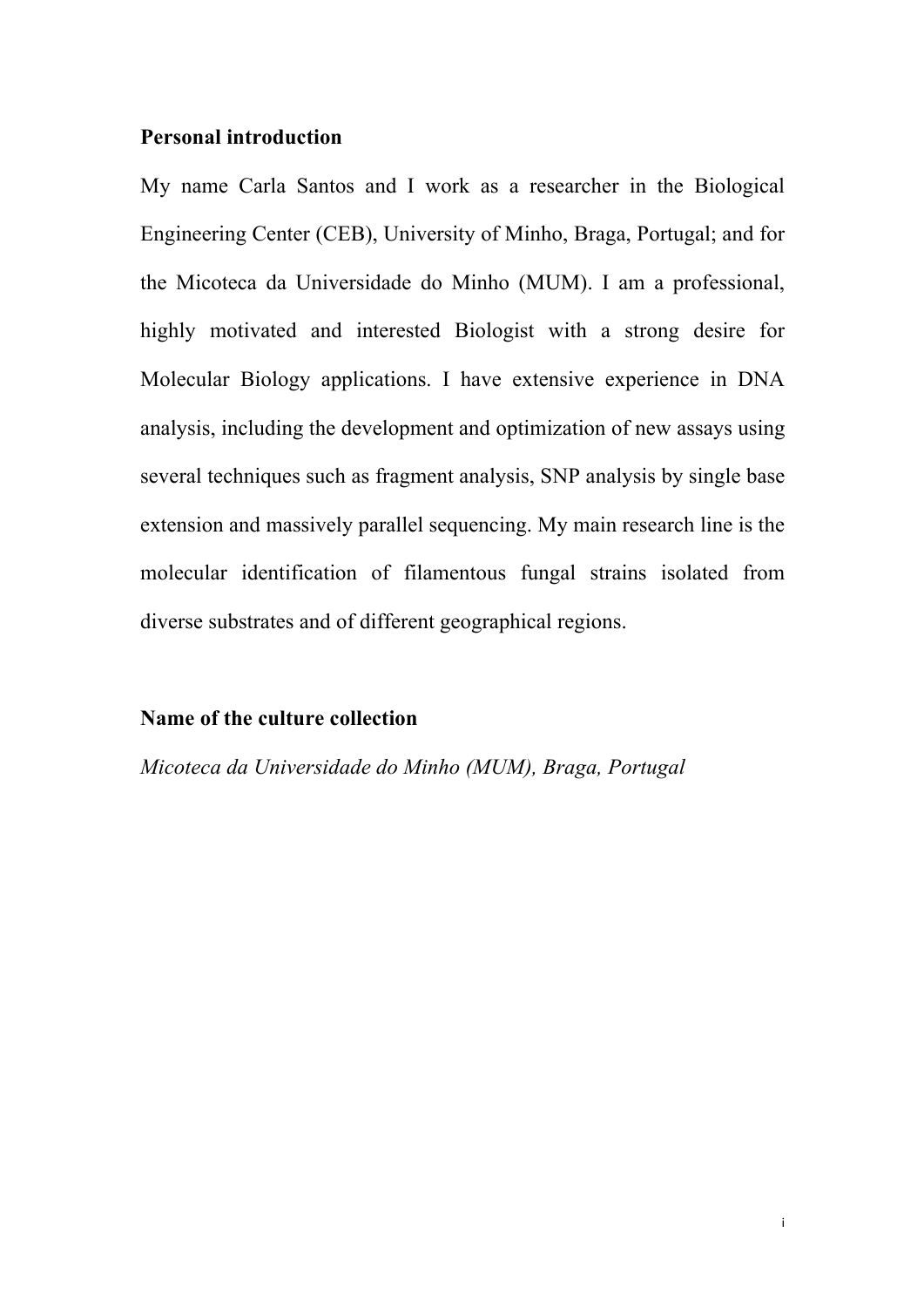#### **ABSTRACT**

This is a report for the WDCM Training Course for Microbial Data Analysis where 15 participants from several international culture collections participated. This course gave valuable insights on WDCM activities, particularly on the works developed by the Chinese Academy of Sciences and the Global Catalogue of Microorganisms, and several databases and analysis tools of interest were described. This report includes a description of what I believe were the main benefits for me and the culture collection I represent (MUM) and also suggestions for the future editions of this training course.

I would like to thank WDCM and ICMAS for the opportunity to participate in this course.

**Key words:** MUM, Culture collection, Fungi, Database, Annotation, Microorganisms, WDCM, GCM.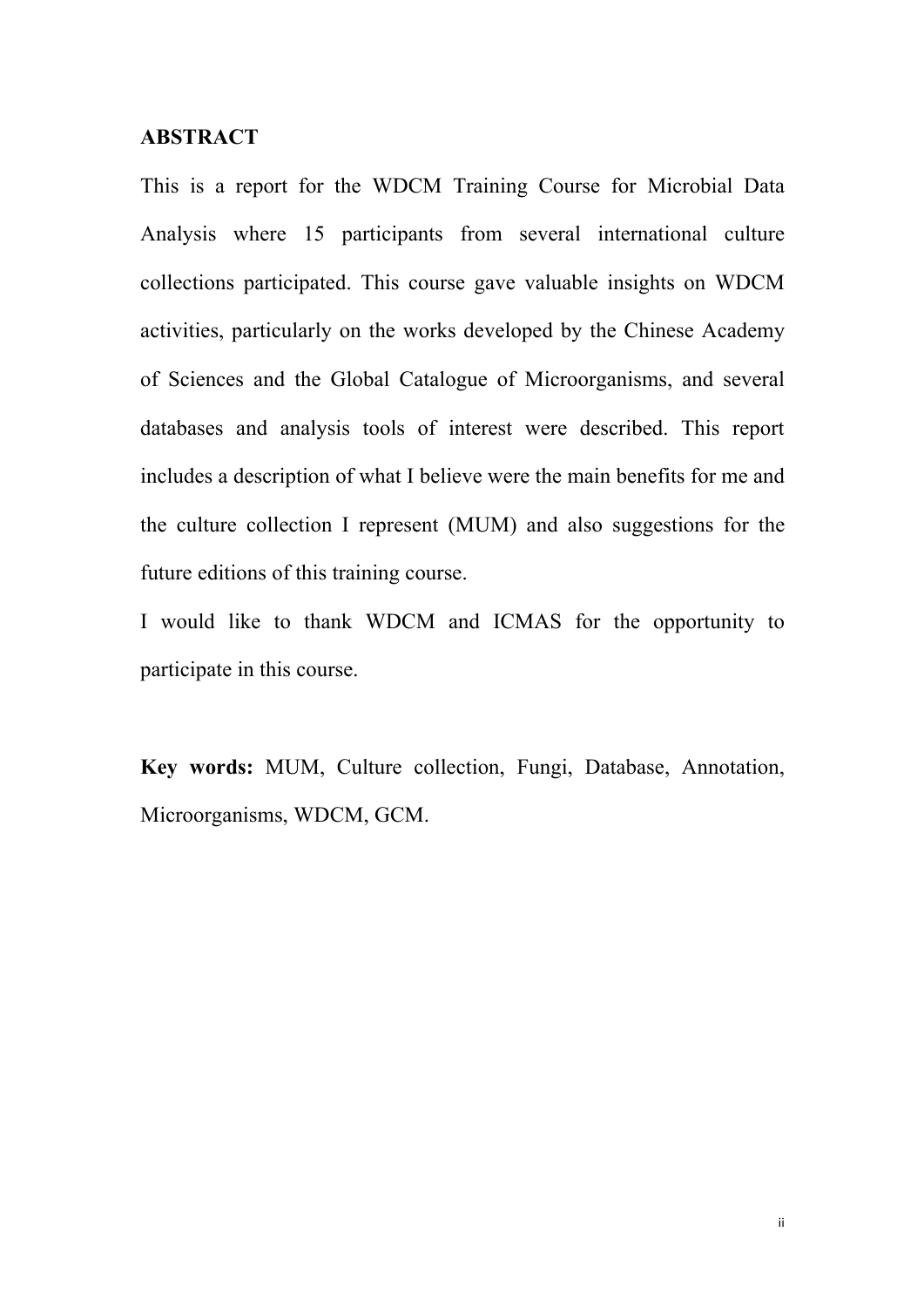### **Contents**

| 5. Suggestions on further cooperation between WDCM and your |  |
|-------------------------------------------------------------|--|
|                                                             |  |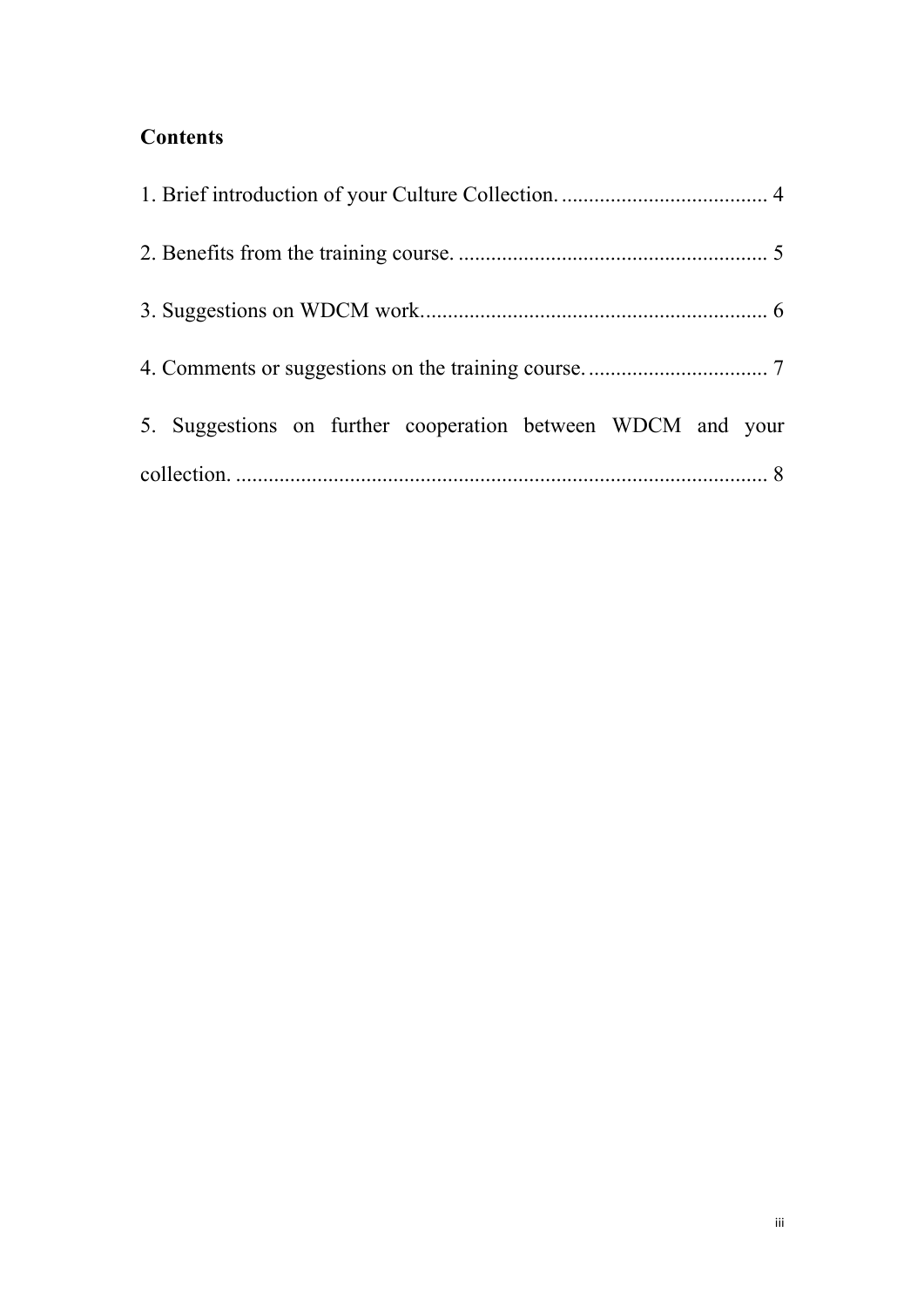#### **1. Brief introduction of your Culture Collection.**

Micoteca da Universidade do Minho (MUM) is a filamentous fungi culture collection based at the Biological Engineering Center of University of Minho (Portugal) since 1996. In 2011 MUM obtained the ISO 9001 certification for deposit, conservation and supply of filamentous fungi. MUM aims to be a resource center for the preservation of fungal diversity and its associated information and to create solutions for the sustainable development and the well-being of man.

MUM's quality policy is based on stimulating the motivation and involvement of all stakeholders in quality processes with a view to internalizing a culture of excellence and applied to all products and services. In this process, ongoing evaluation is seen as an element of continuous improvement that enhances the achievement of the MUM mission.

MUM is a member of the European Culture Collections Organization (ECCO), which it chairs since 2013. It is also a member of the World Federation for Culture Collections (WFCC) and is registered in the World Data Center of Microorganisms (WDCM) data center with the number 816. Additionally, it is registered in the BioCase (The Biological Collection Access Service for Europe) and StrainInfo.net networks. MUM has been involved in several european projects such as the European Consortium Microbial Resources Centers (EMbaRC) and is a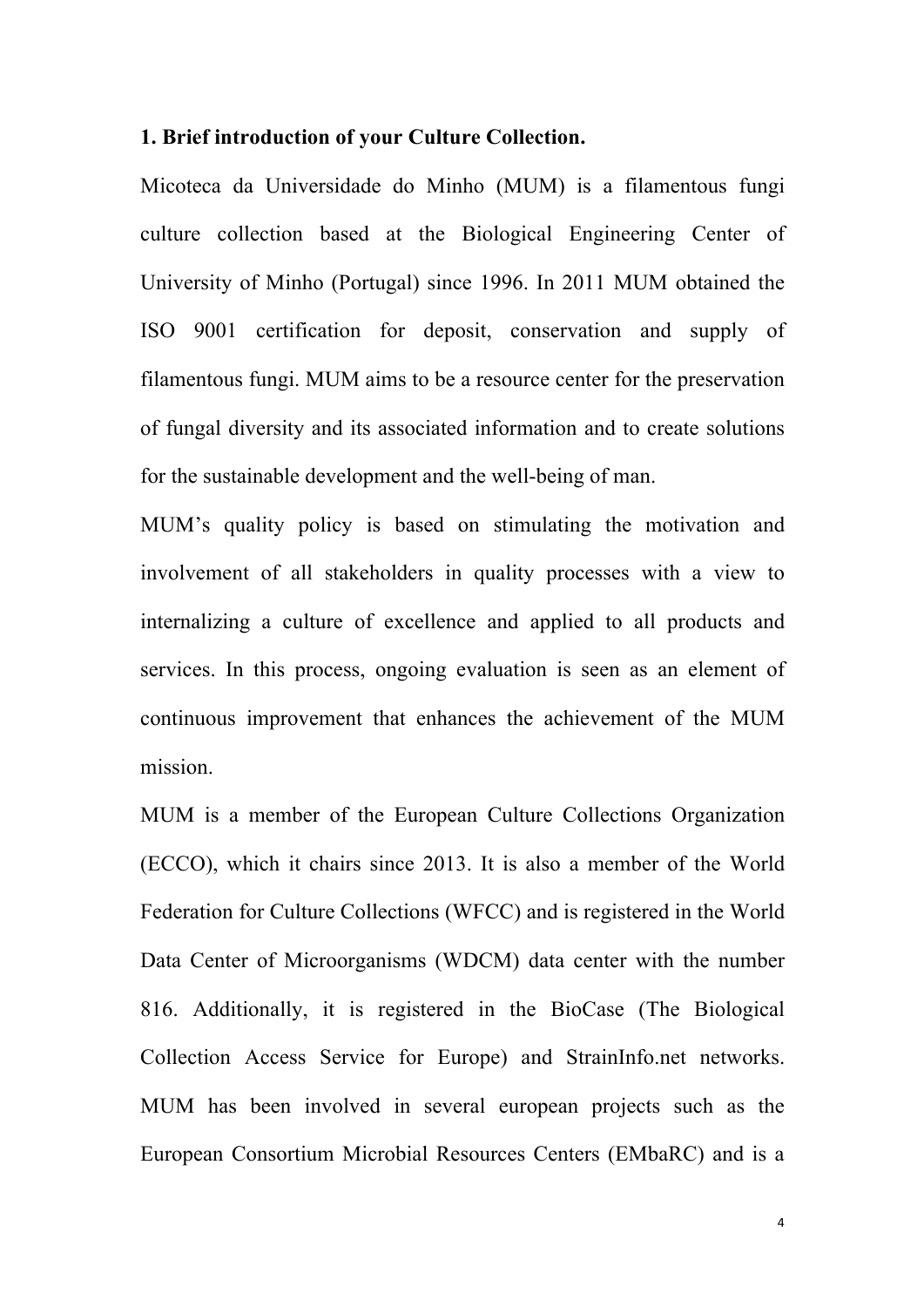partner of the european research infrastructures project Microbial Resource Research Infrastructure (MIRRI; co-joint coordination by Portugal and Spain; statutory headquarters located at University of Minho, Braga, Portugal) and of the H2020 Research Infrastructure Training Programme (RItrain) project.

#### **2. Benefits from the training course.**

The WDCM training course covered several topics in detail and several benefits from attending it can be described:

- − networking with members of several international culture collections and with different divisions of the Chinese Academy of Sciences allowed a better knowledge of the works being developed and resources available in each one as a way of establishing common ground for future collaborations;
- − extensive information about databases and platforms useful for research lines based on microorganisms;
- − information about several software and programs to perform data analysis, especially those related with annotation of complete genomes;
- − discussion of topics regarding management such ISO standards and the implications of the Nagoya Protocol.

In conclusion, I believe that the knowledge acquired during the training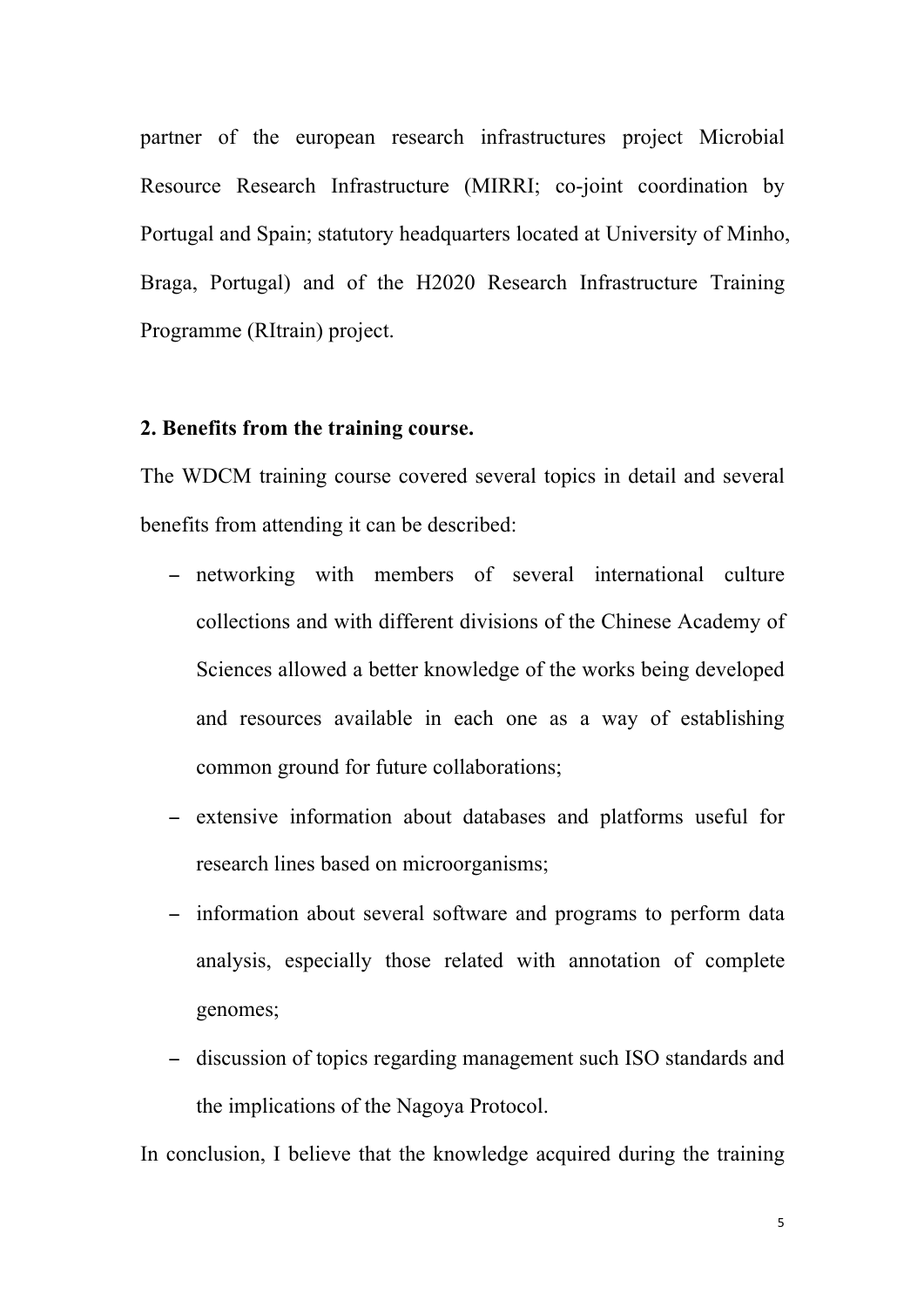course will be helpful for the future development of my culture collection, specially in the fields of identification and characterization of fungal strains isolated from diverse matrices. Furthermore, I consider that the contact with IMCAS and other international culture collections, together with the established communication channels, will be translated in fruitful collaborations.

#### **3. Suggestions on WDCM work.**

WDCM work is very impressive and has originated tools of interest for microbiologists around the world, including a database of microorganisms and a platform of communication. It was also responsible for the Global Catalogue of Microorganisms, which is a landmark project when it comes to genomic generation of data from microbiological resources.

I believe that WDCM should continue to stimulate communication and cooperation between its members through the organization of meetings such as the one that preceded the training course (World Data Center for Microorganisms  $8<sup>th</sup>$  Symposium). It should also continue to invest in the training of its members by supporting courses as the one that this report refers to. The next International Conference on Culture Collections (ICCC 15) meeting will be held in Temuco, Chile; and it can represent an excellent opportunity to offer pre- and/or post-courses on these issues.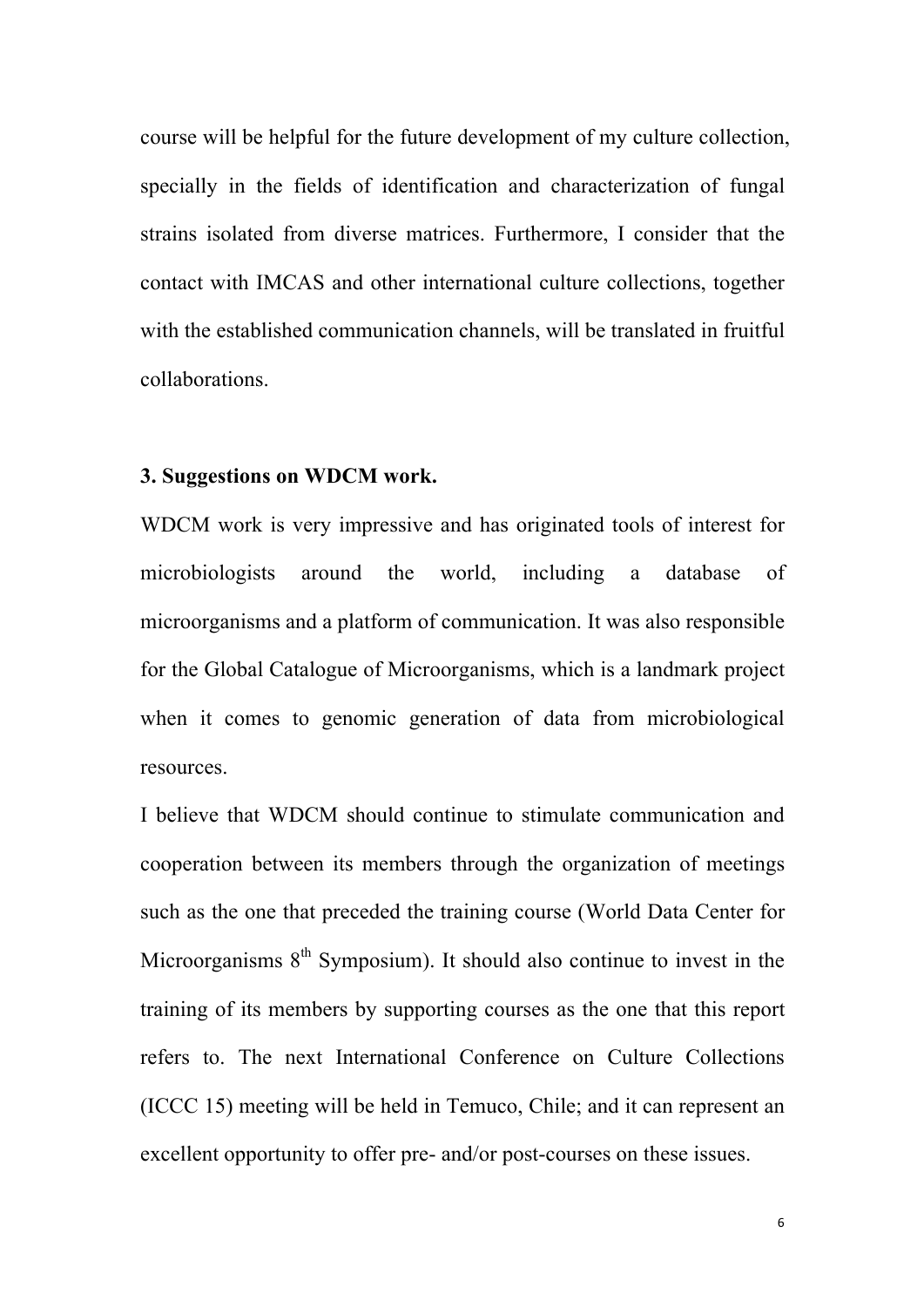#### **4. Comments or suggestions on the training course.**

This was a very helpful course as it gave good insights to various databases and tools available and being used in the Global Catalogue of Microorganisms (GCM) 2.0 project. The opportunity to interact with other members of the WDCM was also of great importance.

As a suggestion, I believe it could be interesting to include more practical exercises for the students. As not all participants might have access to their own sequences, lecturers could provide example files (from publicly available sequences) for students to work with using the platforms and pipelines described during the lectures. A good example is the talk and practice imparted by Dr. Jun Wang and his scientific collaborators. In this a tutorial file and a link to 16S metagenomic data were provided to the students to practice using *R* software. In fact, this was a good experience since any doubts that arose during the exercises could be solved *in situ* with the teacher. Following this idea, it could be beneficial if a list of software and databases to be used is shared with the participants in advanced so that everyone involved has the necessary tools to make out the most out of the course.

Considering that MUM is a fungal collection, I would also like to suggest the inclusion of tools specific to the analysis of fungal genomes. Although we expect those to be very similar to the ones used in the analysis of bacterial genomes, it could be interesting to see a comparison

7